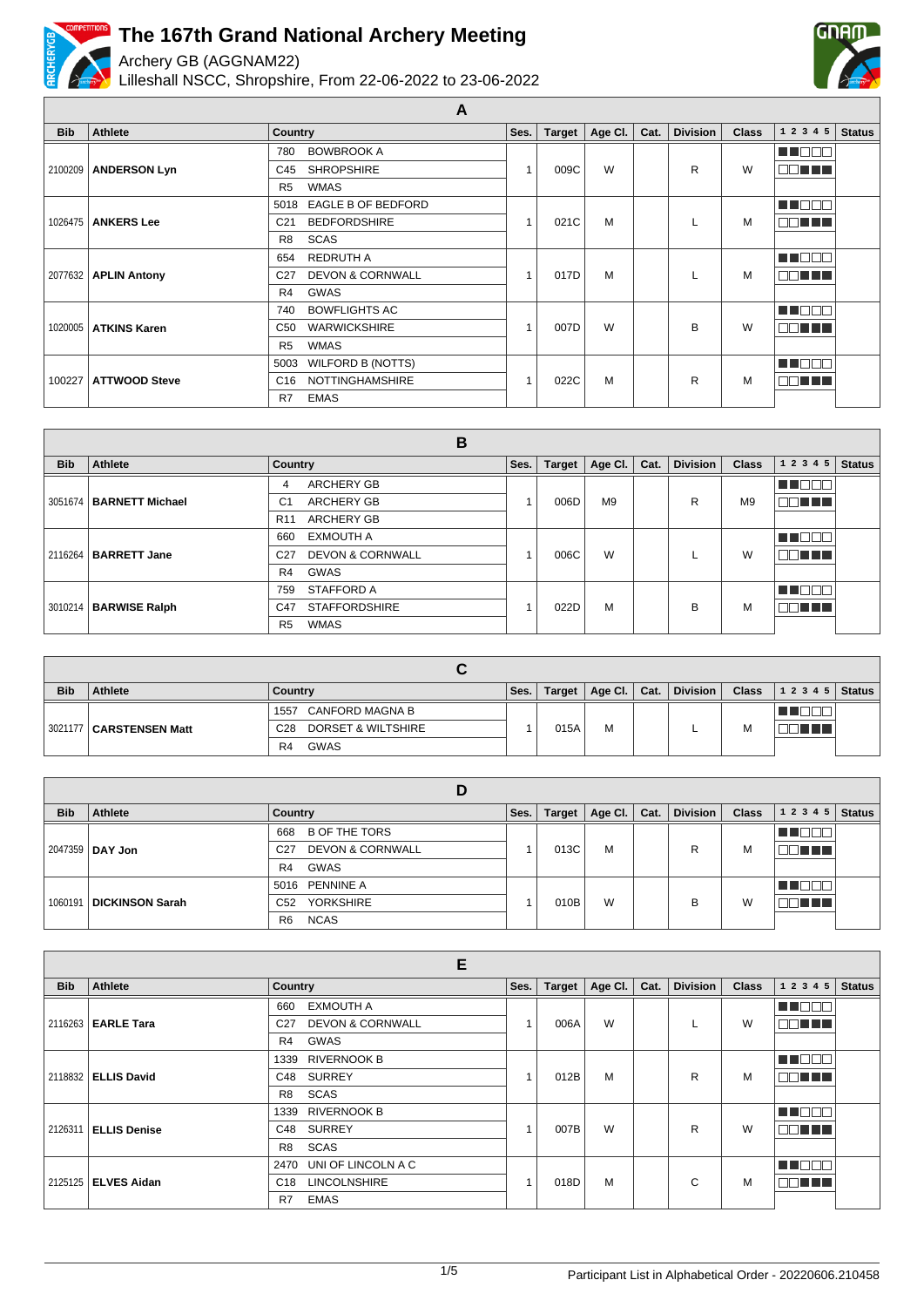

Archery GB (AGGNAM22)

Lilleshall NSCC, Shropshire, From 22-06-2022 to 23-06-2022



**F**

| <b>Bib</b> | Athlete                                     | Country                            | Ses. | Target | Age Cl. $\vert$ | Cat. | <b>Division</b> | <b>Class</b> | 12345  | <b>Status</b> |
|------------|---------------------------------------------|------------------------------------|------|--------|-----------------|------|-----------------|--------------|--------|---------------|
|            |                                             | NORTH CHESHIRE B<br>943            |      |        |                 |      |                 |              |        |               |
|            | 2026055   FOSTER Hugh                       | <b>CHESHIRE</b><br>C <sub>25</sub> |      | 016D   | M               |      |                 | м            | TN TH  |               |
|            |                                             | <b>NCAS</b><br>R <sub>6</sub>      |      |        |                 |      |                 |              |        |               |
|            |                                             | <b>ASSHETON B</b><br>853           |      |        |                 |      |                 |              | TEEE   |               |
|            | 2028348   FREEMAN Hamish<br>C <sub>55</sub> | LANCASHIRE                         |      | 014C   | M               |      |                 |              | 70 O O |               |
|            |                                             | <b>NCAS</b><br>R <sub>6</sub>      |      |        |                 |      |                 |              |        |               |

|            | G                              |                           |      |               |         |             |                 |              |           |               |  |  |
|------------|--------------------------------|---------------------------|------|---------------|---------|-------------|-----------------|--------------|-----------|---------------|--|--|
| <b>Bib</b> | Athlete                        | Country                   | Ses. | <b>Target</b> | Age Cl. | Cat.        | <b>Division</b> | <b>Class</b> | 1 2 3 4 5 | <b>Status</b> |  |  |
|            |                                | 1322 LETHEN A             |      |               |         |             |                 |              | M 80      |               |  |  |
|            | 2067963 <b>  GEDDES Debbie</b> | NORTHERN AREA<br>C54      |      | 009A          | W       |             | R               | W            | E E FIFIT |               |  |  |
|            |                                | R <sub>12</sub> SAA       |      |               |         |             |                 |              |           |               |  |  |
|            |                                | 1322 LETHEN A             |      |               |         |             |                 |              | Ш         |               |  |  |
|            | 2067989   GEDDES Robyn         | C54 NORTHERN AREA         |      | 008B          | W       |             | $\sim$<br>◡     | W            | TN TITLE  |               |  |  |
|            |                                | R <sub>12</sub> SAA       |      |               |         |             |                 |              |           |               |  |  |
|            |                                | OXFORD A<br>272           |      |               |         |             |                 |              | N O O     |               |  |  |
|            | 981744 <b>  GLOVER Ben</b>     | <b>OXFORDSHIRE</b><br>C43 |      | 011D          | M       | $\sim$<br>U |                 | M            | nn nn n   |               |  |  |
|            |                                | SCAS<br>R <sub>8</sub>    |      |               |         |             |                 |              |           |               |  |  |

|            |                           | H                                              |              |        |                |      |                 |                |              |               |
|------------|---------------------------|------------------------------------------------|--------------|--------|----------------|------|-----------------|----------------|--------------|---------------|
| <b>Bib</b> | <b>Athlete</b>            | Country                                        | Ses.         | Target | Age Cl.        | Cat. | <b>Division</b> | <b>Class</b>   | 1 2 3 4 5    | <b>Status</b> |
|            |                           | 2327 GRONANT B                                 |              |        |                |      |                 |                | N DE E       |               |
|            | 2119192   HARPER Huw      | <b>NORTH WALES</b><br>C61                      | $\mathbf{1}$ | 012C   | M              |      | $\mathsf{C}$    | M              | MA TITLE     |               |
|            |                           | WAS<br>R <sub>9</sub>                          |              |        |                |      |                 |                |              |               |
|            |                           | <b>B OF GLEN</b><br>1019                       |              |        |                |      |                 |                | <b>REDEE</b> |               |
|            | 2117413   HAVERS Megan    | LEICESTERSHIRE & RUTLAND<br>C <sub>19</sub>    | $\mathbf{1}$ | 003A   | W <sub>2</sub> |      | R               | W <sub>2</sub> | MA TITLE     |               |
|            |                           | <b>EMAS</b><br>R7                              |              |        |                |      |                 |                |              |               |
|            |                           | <b>CHANTRY B ROTHERHAM</b><br>828              |              |        |                |      |                 |                | M BEA        |               |
| 2045941    | <b>HEBDIGE Ged</b>        | <b>YORKSHIRE</b><br>C52                        | $\mathbf{1}$ | 016C   | M              |      | L               | M              | OO TITLE     |               |
|            |                           | <b>NCAS</b><br>R <sub>6</sub>                  |              |        |                |      |                 |                |              |               |
|            |                           | <b>HARTHILL C OF A</b><br>5017                 |              |        |                |      |                 |                | M NO 88      |               |
|            | 2034048   HELLIWELL Grace | <b>YORKSHIRE</b><br>C52                        | $\mathbf{1}$ | 009B   | W              |      | B               | W              | aa mar       |               |
|            |                           | <b>NCAS</b><br>R <sub>6</sub>                  |              |        |                |      |                 |                |              |               |
|            |                           | <b>TAMAR VALLEY A</b><br>5008                  |              |        |                |      |                 |                | M DE O       |               |
| 3037896    | <b>HICKS Nicholas</b>     | <b>DEVON &amp; CORNWALL</b><br>C <sub>27</sub> | $\mathbf{1}$ | 022B   | M              |      | R               | M              | a di Titolo  |               |
|            |                           | <b>GWAS</b><br>R <sub>4</sub>                  |              |        |                |      |                 |                |              |               |
|            |                           | <b>THIRSK B</b><br>1141                        |              |        |                |      |                 |                | M DE O       |               |
|            | 975171   HOWARD Lindsay   | <b>YORKSHIRE</b><br>C52                        | $\mathbf{1}$ | 004A   | W              |      | C               | W              | nn an L      |               |
|            |                           | <b>NCAS</b><br>R <sub>6</sub>                  |              |        |                |      |                 |                |              |               |
|            |                           | <b>EXMOUTH A</b><br>660                        |              |        |                |      |                 |                | M DE S       |               |
| 1025457    | <b>HOYLE Andrew</b>       | <b>DEVON &amp; CORNWALL</b><br>C <sub>27</sub> | $\mathbf{1}$ | 011B   | M              |      | R               | M              | 88 H H       |               |
|            |                           | <b>GWAS</b><br>R <sub>4</sub>                  |              |        |                |      |                 |                |              |               |
|            |                           | WYMONDHAM A<br>2296                            |              |        |                |      |                 |                | M BEA        |               |
|            | 2042638   HUBBARD Sarah   | <b>NORFOLK</b><br>C42                          | $\mathbf{1}$ | 008C   | W              |      | B               | W              | an Tim       |               |
|            |                           | <b>SCAS</b><br>R <sub>8</sub>                  |              |        |                |      |                 |                |              |               |
|            |                           | <b>WHITE ROSE A</b><br>810                     |              |        |                |      |                 |                | M DE S       |               |
|            | 1061892 HUDSON Sheila     | <b>YORKSHIRE</b><br>C <sub>52</sub>            | $\mathbf{1}$ | 005B   | W              |      | L               | W              | N N N N N    |               |
|            |                           | <b>NCAS</b><br>R <sub>6</sub>                  |              |        |                |      |                 |                |              |               |
|            |                           | <b>WEST ESSEX B</b><br>464                     |              |        |                |      |                 |                | N NOOO       |               |
|            | 2056589   HURSHAM lan     | <b>ESSEX &amp; SUFFOLK</b><br>C31              | $\mathbf{1}$ | 020A   | M              |      | R               | M              | MA TILLI     |               |
|            |                           | <b>SCAS</b><br>R <sub>8</sub>                  |              |        |                |      |                 |                |              |               |
|            |                           | UNI OF LINCOLN A C<br>2470                     |              |        |                |      |                 |                | M BER        |               |
|            | 2056618   HURSHAM Sofia   | <b>LINCOLNSHIRE</b><br>C <sub>18</sub>         | $\mathbf{1}$ | 008D   | W              |      | R               | W              | 88 H H       |               |
|            |                           | <b>EMAS</b><br>R7                              |              |        |                |      |                 |                |              |               |
|            |                           | EAST BELFAST AC<br>2201                        |              |        |                |      |                 |                | Martin Ball  |               |
|            | 1060056   HUSTON Patrick  | NORTHERN IRELAND<br>C60                        | $\mathbf{1}$ | 013A   | м              |      | R               | м              | man di T     |               |
|            |                           | <b>NIAS</b><br>R <sub>10</sub>                 |              |        |                |      |                 |                |              |               |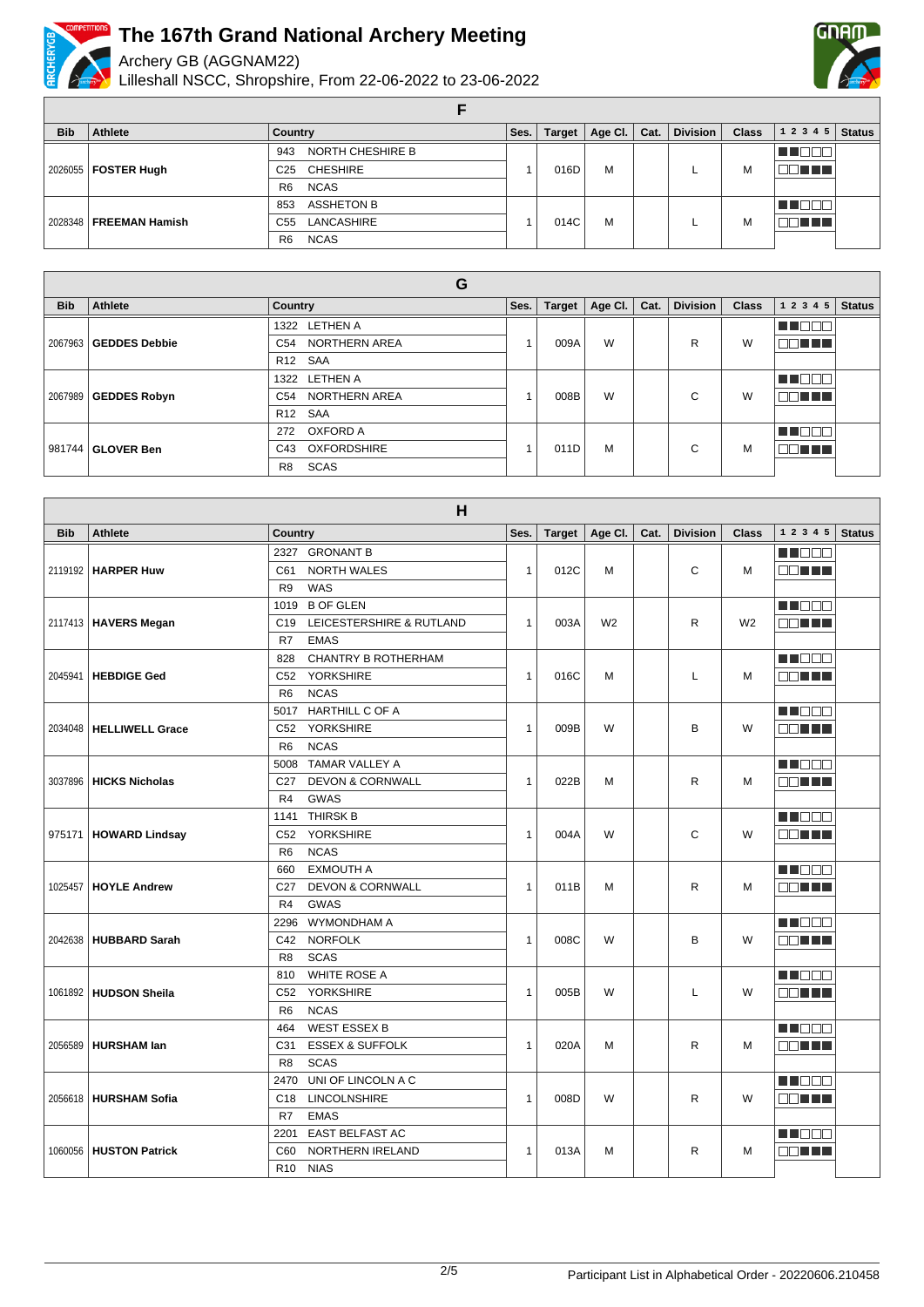

Archery GB (AGGNAM22)

Lilleshall NSCC, Shropshire, From 22-06-2022 to 23-06-2022



| <b>Bib</b> | Athlete              | Country                                | Ses.      | <b>Target</b> | Age Cl. | Cat. | <b>Division</b> | <b>Class</b> | 12345   | <b>Status</b> |
|------------|----------------------|----------------------------------------|-----------|---------------|---------|------|-----------------|--------------|---------|---------------|
|            |                      | SILVER SPOON B<br>993                  |           |               |         |      |                 |              |         |               |
| 2114251    | <b>INGLIS David</b>  | <b>LINCOLNSHIRE</b><br>C <sub>18</sub> |           | 018B          | M       |      |                 | M            | 7 F F F |               |
|            |                      | EMAS<br>R7                             |           |               |         |      |                 |              |         |               |
|            |                      | SILVER SPOON B<br>993                  |           |               |         |      |                 |              | .       |               |
| 2114261    | <b>INGLIS Joshua</b> | <b>LINCOLNSHIRE</b><br>C <sub>18</sub> | M<br>019A |               |         | M    | TI TITLE        |              |         |               |
|            |                      | <b>EMAS</b><br>R7                      |           |               |         |      |                 |              |         |               |

**I**

| <b>Bib</b> | <b>Athlete</b>               | Country                       | Ses. | Target | Age Cl. $\vert$ Cat. | <b>Division</b> | <b>Class</b> | 1 2 3 4 5   Status |  |
|------------|------------------------------|-------------------------------|------|--------|----------------------|-----------------|--------------|--------------------|--|
|            |                              | 2350 PARADOX A                |      |        |                      |                 |              |                    |  |
|            | 2092527 <b>JIBRAIL Jason</b> | C19 LEICESTERSHIRE & RUTLAND  |      | 012D   | M                    |                 | M            | T                  |  |
|            |                              | <b>EMAS</b><br>R <sub>7</sub> |      |        |                      |                 |              |                    |  |

| <b>Bib</b> | <b>Athlete</b>         | Country                       | Ses. | Target | $\vert$ Age Cl. $\vert$ Cat. | Division |                | Class $\vert$ 1 2 3 4 5 Status |  |
|------------|------------------------|-------------------------------|------|--------|------------------------------|----------|----------------|--------------------------------|--|
|            |                        | 2189 GOLDCREST A              |      |        |                              |          |                |                                |  |
|            | 2108228   KELLEY Steve | C25 CHESHIRE                  |      | 008A   | M <sub>9</sub>               |          | M <sub>9</sub> | a di Ba                        |  |
|            |                        | <b>NCAS</b><br>R <sub>6</sub> |      |        |                              |          |                |                                |  |

| <b>Bib</b> | Athlete                     | Country                                       | Ses. | <b>Target</b> | Age Cl. | Cat. | <b>Division</b> | <b>Class</b> | 1 2 3 4 5 | <b>Status</b> |
|------------|-----------------------------|-----------------------------------------------|------|---------------|---------|------|-----------------|--------------|-----------|---------------|
|            |                             | NOAK HILL A<br>1210                           |      |               |         |      |                 |              |           |               |
|            | 2127154   <b>LOCK Brian</b> | <b>ESSEX &amp; SUFFOLK</b><br>C <sub>31</sub> |      | 018A          | M       |      | ⌒<br>U          | M            | T FIFT    |               |
|            |                             | SCAS<br>R8                                    |      |               |         |      |                 |              |           |               |
|            |                             | 2189 GOLDCREST A                              |      |               |         |      |                 |              |           |               |
|            | 3043153   LULEK Craig       | C25 CHESHIRE                                  |      | 017C          | M       |      | в               | M            | nn nn n   |               |
|            |                             | <b>NCAS</b><br>R <sub>6</sub>                 |      |               |         |      |                 |              |           |               |

|            | M                        |                                        |                |               |                |      |                 |                |           |               |  |  |
|------------|--------------------------|----------------------------------------|----------------|---------------|----------------|------|-----------------|----------------|-----------|---------------|--|--|
| <b>Bib</b> | Athlete                  | <b>Country</b>                         | Ses.           | <b>Target</b> | Age Cl.        | Cat. | <b>Division</b> | <b>Class</b>   | 1 2 3 4 5 | <b>Status</b> |  |  |
|            |                          | SILVER SPOON B<br>993                  |                |               | M              |      | B               |                | M DOI     |               |  |  |
|            | 3010879   MACRAE Ian     | <b>LINCOLNSHIRE</b><br>C <sub>18</sub> | $\overline{1}$ | 017A          |                |      |                 | M              | nn ni n   |               |  |  |
|            |                          | <b>EMAS</b><br>R7                      |                |               |                |      |                 |                |           |               |  |  |
|            |                          | SUTTON COLDFIELD AC<br>723             |                |               |                |      |                 |                | M NOOC    |               |  |  |
|            | 3045807   MARYAM Nuha    | <b>WARWICKSHIRE</b><br>C <sub>50</sub> | $\overline{1}$ | 002A          | W <sub>5</sub> |      | R               | W <sub>5</sub> | OO TITIN  |               |  |  |
|            |                          | WMAS<br>R <sub>5</sub>                 |                |               |                |      |                 |                |           |               |  |  |
|            |                          | <b>ARCHERY GB</b><br>4                 | 1              |               |                |      |                 |                | MA MARI   |               |  |  |
|            | 999483   MEERING Sophie  | <b>ARCHERY GB</b><br>C <sub>1</sub>    |                | 010D          | W              |      | R               | W              | 39 N N 7  |               |  |  |
|            |                          | <b>ARCHERY GB</b><br>R <sub>11</sub>   |                |               |                |      |                 |                |           |               |  |  |
|            | 953399   MEREDITH Daeron | <b>B OF BRUNTWOOD</b><br>938           | $\overline{1}$ | 020B          |                |      |                 |                | MA MARI   |               |  |  |
|            |                          | <b>CHESHIRE</b><br>C <sub>25</sub>     |                |               | M              |      | C               | M              | OO TITL   |               |  |  |
|            |                          | <b>NCAS</b><br>R <sub>6</sub>          |                |               |                |      |                 |                |           |               |  |  |
|            |                          | <b>ASSHETON B</b><br>853               |                |               |                |      |                 |                | n na na n |               |  |  |
|            | 2039257   MESSAGE Dale   | LANCASHIRE<br>C <sub>55</sub>          | 1              | 016A          | M              |      |                 | M              | MAN TIT   |               |  |  |
|            |                          | <b>NCAS</b><br>R <sub>6</sub>          |                |               |                |      |                 |                |           |               |  |  |
|            |                          | <b>GOLDCREST A</b><br>2189             |                |               |                |      |                 |                | M DE S    |               |  |  |
|            | 3038668   MOONEY Emma    | <b>CHESHIRE</b><br>C <sub>25</sub>     |                | 007A          | W              |      | C               | W              | OO TITLE  |               |  |  |
|            |                          | <b>NCAS</b><br>R <sub>6</sub>          |                |               |                |      |                 |                |           |               |  |  |

| <b>Bib</b> | Athlete                     | Country                          | Ses. | Target | Age CI. | Cat. | <b>Division</b> | <b>Class</b> | 1 2 3 4 5  | <b>Status</b> |
|------------|-----------------------------|----------------------------------|------|--------|---------|------|-----------------|--------------|------------|---------------|
|            |                             | 1246 DEER PARK A                 |      |        |         |      |                 |              | TO         |               |
|            | 2077270   PETERS Graham     | <b>GLOUCESTERSHIRE</b><br>C33    |      | 015C   | M       |      |                 | M            | TELELLER S |               |
|            |                             | GWAS<br>R4                       |      |        |         |      |                 |              |            |               |
|            | 2132982   PHILLIPS Jonathan | LINKS A<br>119                   |      |        |         |      |                 | M            | - El       |               |
|            |                             | NORTHERN AREA<br>C <sub>54</sub> |      | 018C   | M       |      | R               |              | 1 H H H H  |               |
|            |                             | R <sub>12</sub> SAA              |      |        |         |      |                 |              |            |               |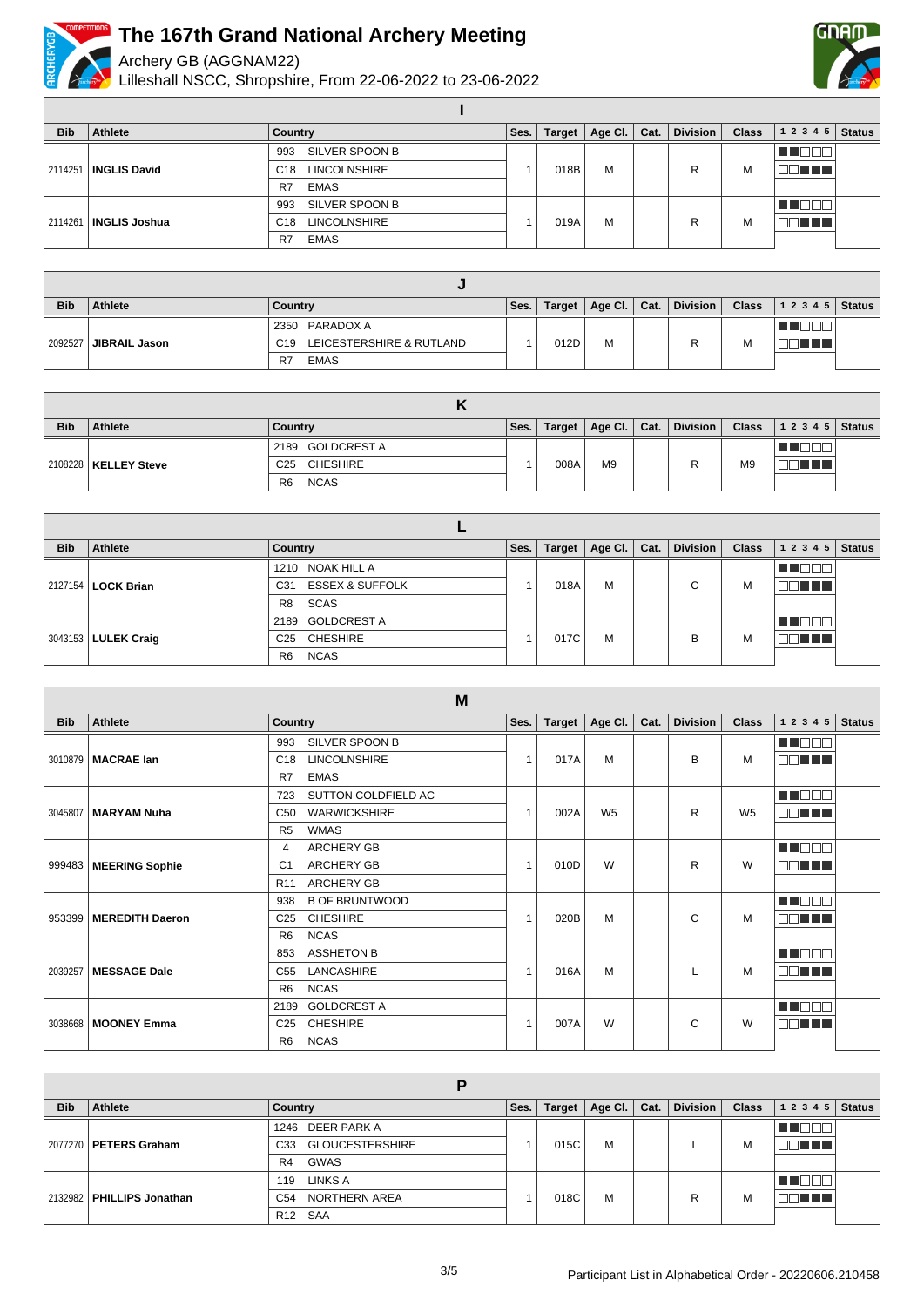

Archery GB (AGGNAM22)

Lilleshall NSCC, Shropshire, From 22-06-2022 to 23-06-2022



| Continue<br>E |                          |                                                |      |               |         |      |                 |              |           |               |  |
|---------------|--------------------------|------------------------------------------------|------|---------------|---------|------|-----------------|--------------|-----------|---------------|--|
| <b>Bib</b>    | Athlete                  | <b>Country</b>                                 | Ses. | <b>Target</b> | Age Cl. | Cat. | <b>Division</b> | <b>Class</b> | 1 2 3 4 5 | <b>Status</b> |  |
|               |                          | <b>COASTAL A</b><br>538                        |      | 005C          |         |      |                 |              | N E E E L |               |  |
|               | 2129046   PORTER Hannah  | SOMERSET<br>C46                                |      |               | W       |      |                 | W            | 80 T T T  |               |  |
|               |                          | GWAS<br>R4                                     |      |               |         |      |                 |              |           |               |  |
|               | 932527   PRATT Tim       | <b>EXMOUTH A</b><br>660                        |      |               |         |      |                 | M            | T FF      |               |  |
|               |                          | <b>DEVON &amp; CORNWALL</b><br>C <sub>27</sub> |      | 011A          | M       |      | R               |              | DE E E E  |               |  |
|               |                          | GWAS<br>R4                                     |      |               |         |      |                 |              |           |               |  |
|               | 1040006   PRETLOVE Jason | PHOENIX A (ESSEX)<br>2109                      |      |               |         |      |                 | M            | u mener   |               |  |
|               |                          | <b>ESSEX &amp; SUFFOLK</b><br>C <sub>31</sub>  |      | 020C          | M       |      | C               |              | 30 H T    |               |  |
|               |                          | <b>SCAS</b><br>R <sub>8</sub>                  |      |               |         |      |                 |              |           |               |  |

| <b>Bib</b> | Athlete               | Country                       | Ses. | Target | Age Cl. $\vert$ Cat. |  | <b>Division</b> | <b>Class</b> | $12345$ Status |  |  |  |
|------------|-----------------------|-------------------------------|------|--------|----------------------|--|-----------------|--------------|----------------|--|--|--|
|            | 996189 REVELL Patrick | 1970 ALL ABILITIES ARCHERY    |      |        |                      |  |                 |              |                |  |  |  |
|            |                       | <b>YORKSHIRE</b><br>C52       |      | 014D   | M                    |  |                 | М            |                |  |  |  |
|            |                       | <b>NCAS</b><br>R <sub>6</sub> |      |        |                      |  |                 |              |                |  |  |  |

| S          |                            |                                                |                |               |         |      |                 |              |                        |               |
|------------|----------------------------|------------------------------------------------|----------------|---------------|---------|------|-----------------|--------------|------------------------|---------------|
| <b>Bib</b> | Athlete                    | Country                                        | Ses.           | <b>Target</b> | Age Cl. | Cat. | <b>Division</b> | <b>Class</b> | 1 2 3 4 5              | <b>Status</b> |
|            |                            | 5012 PEACOCK A                                 |                |               |         |      |                 |              | n no o o               |               |
| 1064413    | <b>SAGOO Jaspreet</b>      | <b>CAMBRIDGESHIRE</b><br>C <sub>24</sub>       | 1              | 004B          | W       |      | R               | W            | 70 O O                 |               |
|            |                            | <b>SCAS</b><br>R <sub>8</sub>                  |                |               |         |      |                 |              |                        |               |
|            |                            | <b>ARCHERY GB</b><br>4                         |                |               |         |      |                 |              | MA DI DI T             |               |
|            | 948403   SALE Roger        | <b>ARCHERY GB</b><br>C <sub>1</sub>            | 1              | 016B          | M       |      |                 | м            | MA TITLE               |               |
|            |                            | <b>ARCHERY GB</b><br>R <sub>11</sub>           |                |               |         |      |                 |              |                        |               |
|            |                            | <b>B OF WADEBRIDGE</b><br>637                  |                |               |         |      |                 |              | <b>RICH AND THE RE</b> |               |
|            | 996908   SCOTT Andrew      | <b>DEVON &amp; CORNWALL</b><br>C <sub>27</sub> | 1              | 019B          | M       |      | C               | M            | ПI<br>TI TITLE         |               |
|            |                            | <b>GWAS</b><br>R <sub>4</sub>                  |                |               |         |      |                 |              |                        |               |
|            |                            | <b>NORTH CHESHIRE B</b><br>943                 | 1              |               |         |      |                 |              | M DEN                  |               |
|            | 968564 SHACKLETON David    | <b>CHESHIRE</b><br>C <sub>25</sub>             |                | 015D          | M       |      |                 | м            | mm mm m                |               |
|            |                            | <b>NCAS</b><br>R <sub>6</sub>                  |                |               |         |      |                 |              |                        |               |
|            | 2046826   SMART Andy       | SILVER SPOON B<br>993                          | 1              | 013B          |         |      |                 |              | a a mata               |               |
|            |                            | <b>LINCOLNSHIRE</b><br>C <sub>18</sub>         |                |               | M       |      | R               | M            | man ma                 |               |
|            |                            | <b>EMAS</b><br>R7                              |                |               |         |      |                 |              |                        |               |
|            |                            | <b>ASSHETON B</b><br>853                       |                |               |         |      |                 |              | n na m                 |               |
|            | 2127713 SMITH Tim          | LANCASHIRE<br>C <sub>55</sub>                  | 1              | 019C          | M       |      | R               | M            | MAN TIN                |               |
|            |                            | <b>NCAS</b><br>R <sub>6</sub>                  |                |               |         |      |                 |              |                        |               |
|            |                            | <b>ORKNEY A</b><br>111                         |                |               |         |      |                 |              | n na na n              |               |
|            | 1039524 STANGER Stewart    | <b>NORTHERN AREA</b><br>C <sub>54</sub>        | 1              | 021B          | M       |      | C               | M            | nn nn a                |               |
|            |                            | R <sub>12</sub><br><b>SAA</b>                  |                |               |         |      |                 |              |                        |               |
|            |                            | PAIGNTON A<br>650                              |                |               |         |      |                 |              | n de c                 |               |
|            | 2108945 STAPLETON Michaela | <b>DEVON &amp; CORNWALL</b><br>C <sub>27</sub> | $\overline{1}$ | 006B          | W       |      |                 | W            | 70 O O                 |               |
|            |                            | GWAS<br>R <sub>4</sub>                         |                |               |         |      |                 |              |                        |               |

| <b>Bib</b> | Athlete                 | <b>Country</b>                                 | Ses. | <b>Target</b> | Age Cl. | Cat. | <b>Division</b> | <b>Class</b> | 1 2 3 4 5     | <b>Status</b> |  |
|------------|-------------------------|------------------------------------------------|------|---------------|---------|------|-----------------|--------------|---------------|---------------|--|
|            |                         | UNI OF HUDDERSFIELD AC<br>1865                 |      | 012A          |         |      |                 |              | NN O BIB      |               |  |
| 2097679    | <b>THOMPSON William</b> | <b>YORKSHIRE</b><br>C52                        |      |               | M       |      | R               | М            | 70 I I        |               |  |
|            |                         | <b>NCAS</b><br>R <sub>6</sub>                  |      |               |         |      |                 |              |               |               |  |
|            | <b>TWIGG Rob</b>        | <b>EXMOUTH A</b><br>660                        |      |               |         |      |                 |              | MA BER        |               |  |
| 2067740    |                         | <b>DEVON &amp; CORNWALL</b><br>C <sub>27</sub> |      | 014A          | M       |      |                 | М            | . 88 <b>.</b> |               |  |
|            |                         | GWAS<br>R4                                     |      |               |         |      |                 |              |               |               |  |
|            |                         | <b>EXMOUTH A</b><br>660                        |      |               |         |      |                 |              | TENN          |               |  |
| 975534     | <b>TWIGG Sophie</b>     | <b>DEVON &amp; CORNWALL</b><br>C <sub>27</sub> |      | 005A          | W       |      |                 | W            | nn i Ti       |               |  |
|            |                         | GWAS<br>R <sub>4</sub>                         |      |               |         |      |                 |              |               |               |  |

| <b>Bib</b> | Athlete                  | Country                                          | Ses. | Target | $ $ Age Cl. $ $ Cat. |  | <b>Division</b> | <b>Class</b> | $12345$ Status |  |  |  |
|------------|--------------------------|--------------------------------------------------|------|--------|----------------------|--|-----------------|--------------|----------------|--|--|--|
|            | 3019055   UNDERWOOD Drew | BOURNEMOUTH AC<br>620                            |      |        |                      |  | R               |              |                |  |  |  |
|            |                          | <b>DORSET &amp; WILTSHIRE</b><br>C <sub>28</sub> |      | 022A   | М                    |  |                 | м            |                |  |  |  |
|            |                          | GWAS<br>R <sub>4</sub>                           |      |        |                      |  |                 |              |                |  |  |  |